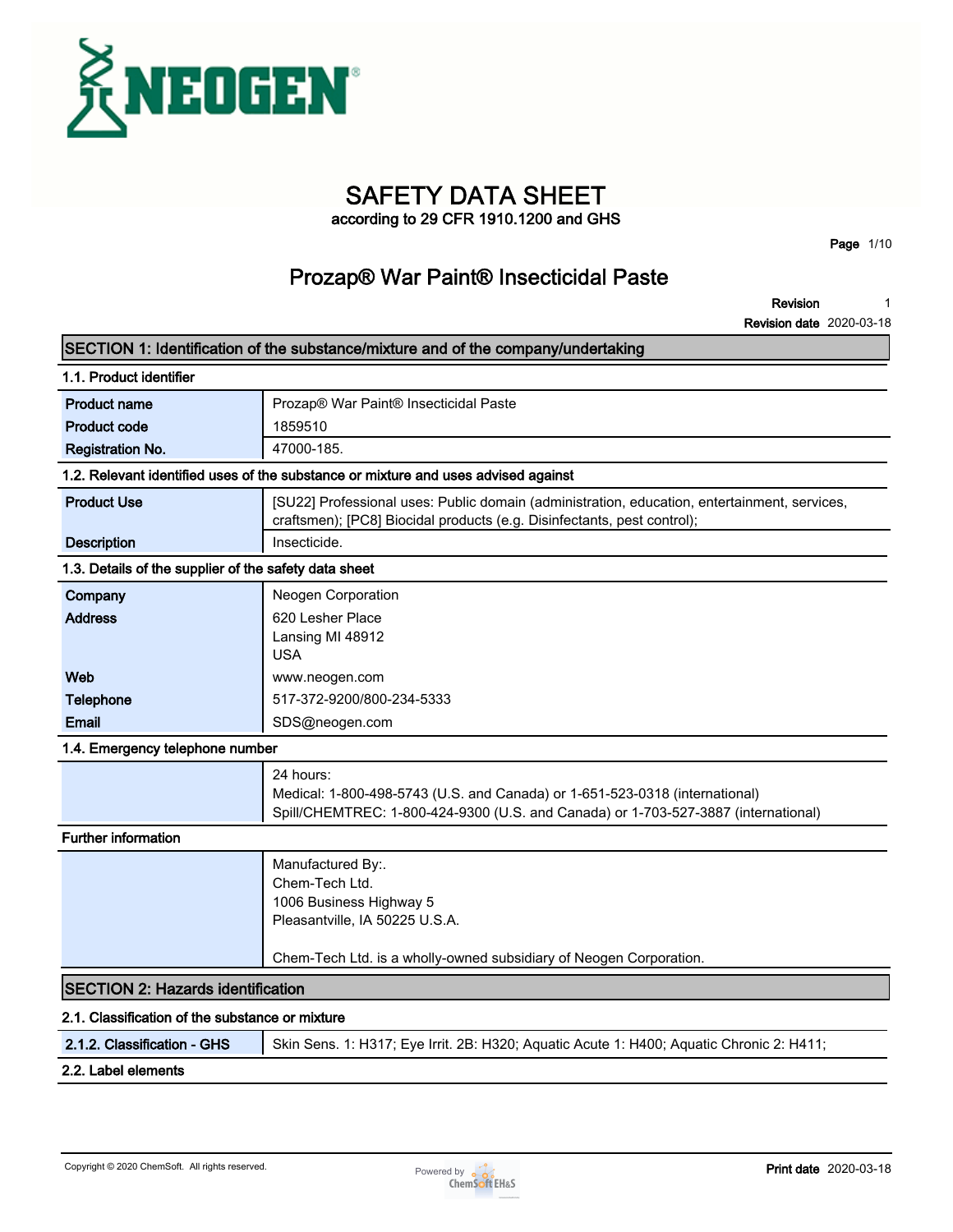**1**

**Revision**

|                                 | <b>Revision date 2020-03-18</b>                                                                   |
|---------------------------------|---------------------------------------------------------------------------------------------------|
| 2.2. Label elements             |                                                                                                   |
| <b>Hazard pictograms</b>        |                                                                                                   |
| <b>Signal Word</b>              | Warning                                                                                           |
| <b>Hazard Statement</b>         | Skin Sens. 1: H317 - May cause an allergic skin reaction.                                         |
|                                 | Eye Irrit. 2B: H320 - Causes eye irritation.                                                      |
|                                 | Aquatic Acute 1: H400 - Very toxic to aquatic life.                                               |
|                                 | Aquatic Chronic 2: H411 - Toxic to aquatic life with long lasting effects.                        |
| <b>Precautionary Statement:</b> | P261 - Avoid breathing dust/fume/gas/mist/vapours/spray.                                          |
| Prevention                      | P264 - Wash thoroughly after handling.                                                            |
|                                 | P272 - Contaminated work clothing should not be allowed out of the workplace.                     |
|                                 | P280 - Wear protective gloves/protective clothing/eye protection/face protection.                 |
| <b>Precautionary Statement:</b> | P302+P352 - IF ON SKIN: Wash with plenty of water/.                                               |
| Response                        | P305+P351+P338 - IF IN EYES: Rinse cautiously with water for several minutes. Remove contact      |
|                                 | lenses, if present and easy to do. Continue rinsing.                                              |
|                                 | P333+P313 - If skin irritation or rash occurs: Get medical advice/attention.                      |
|                                 | P337+P313 - If eye irritation persists: Get medical advice/attention.                             |
| <b>Precautionary Statement:</b> | P501 - Dispose of contents/container to an approved waste disposal facility in accordance with    |
| <b>Disposal</b>                 | local and national regulations.                                                                   |
| 2.3. Other hazards              |                                                                                                   |
| Other hazards                   | May be toxic if absorbed through the skin. May be harmful if swallowed. Read the entire label and |
|                                 | follow all use directions, restrictions, and precautions.                                         |

### **SECTION 3: Composition/information on ingredients**

#### **3.2. Mixtures**

#### **EC 1272/2008**

| <b>Chemical Name</b>                                       | Index No.    | CAS No.    | EC No.    | <b>REACH Registration</b><br><b>Number</b> | Conc.<br>$(\%w/w)$ | <b>Classification</b>                                                                                                     |
|------------------------------------------------------------|--------------|------------|-----------|--------------------------------------------|--------------------|---------------------------------------------------------------------------------------------------------------------------|
| Polyvinyl chloride resin (PVC)-Food                        |              | 9002-86-2  | 200-831-0 |                                            |                    | 50 - 60% Eye Irrit. 2B: H320;                                                                                             |
| Packaging Grade<br>n-Octyl bicycloheptene<br>dicarboximide |              | 113-48-4   | 204-029-1 |                                            |                    | 21.0% Acute Tox. 3: H311:                                                                                                 |
| Piperonyl butoxide                                         |              | $51-03-6$  | 200-076-7 |                                            |                    | 14.0% Aquatic Acute 1: H400;<br>Aquatic Chronic 1: H410;                                                                  |
| Permethrin (ISO)                                           | 613-058-00-2 | 52645-53-1 | 258-067-9 |                                            |                    | 7.6% Acute Tox, 4: H332: Acute<br>Tox. 4: H302: Skin Sens. 1:<br>H317; Aquatic Acute 1: H400;<br>Aquatic Chronic 1: H410; |
| Butylated hydroxytoluene (BHT)                             |              | 128-37-0   | 204-881-4 |                                            |                    | 0 - 0.5% Aquatic Acute 1: H400;<br>Aquatic Chronic 1: H410;                                                               |

#### **Description**

**Concentrations listed may not represent exact product specifications.**

#### **Further information**

**Full text of Hazard Statements listed in this Section is provided in Section 16.**

#### **SECTION 4: First aid measures**

#### **4.1. Description of first aid measures**

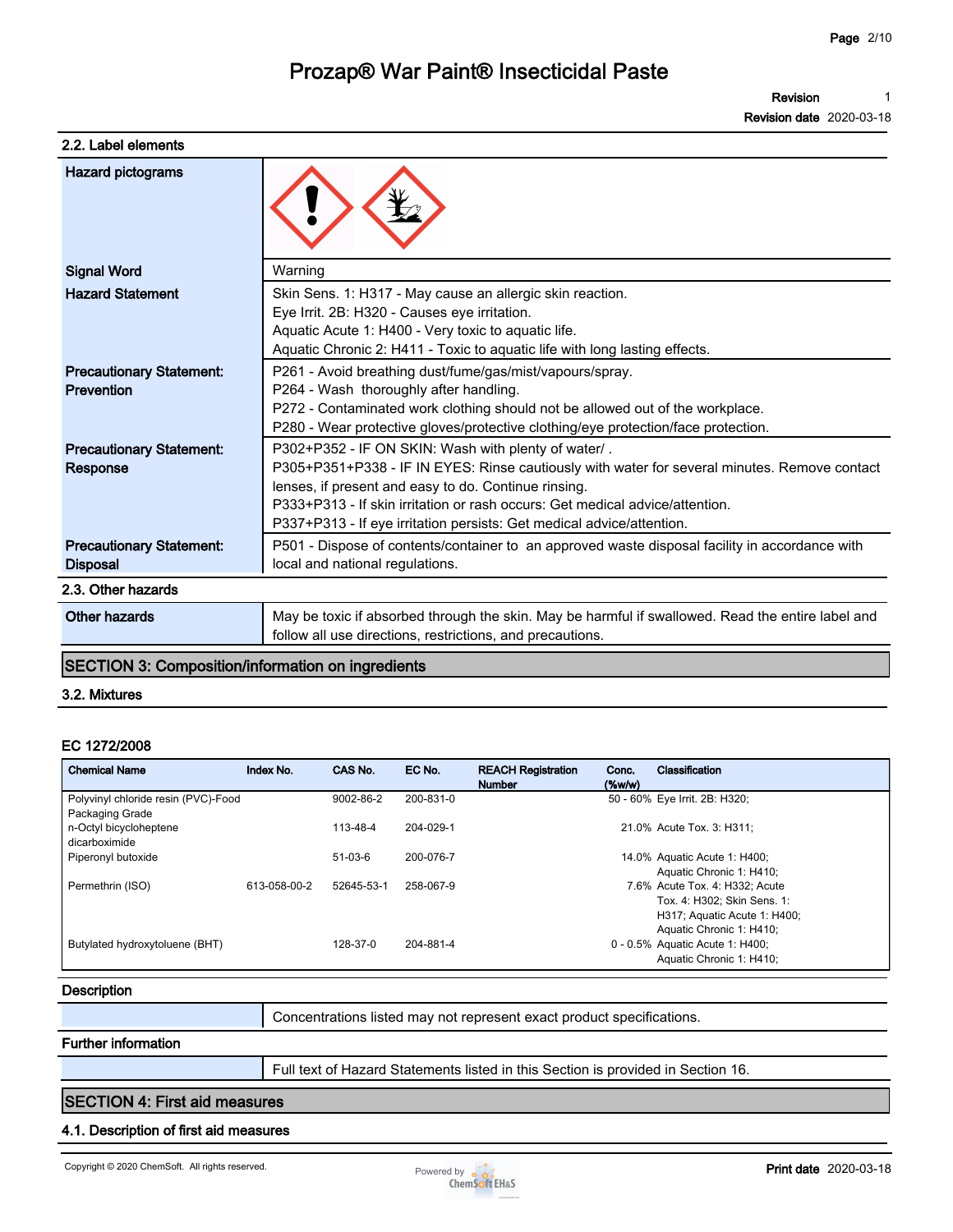| 4.1. Description of first aid measures                     |                                                                                                                                                                                                                                                                                  |
|------------------------------------------------------------|----------------------------------------------------------------------------------------------------------------------------------------------------------------------------------------------------------------------------------------------------------------------------------|
| Inhalation                                                 | Move the exposed person to fresh air. If breathing is difficult give oxygen. If breathing stops,                                                                                                                                                                                 |
|                                                            | provide artificial respiration. Seek medical attention if irritation or symptoms persist.                                                                                                                                                                                        |
| Eye contact                                                | Rinse immediately with plenty of water. Contact lenses should be removed. Seek medical attention<br>if irritation or symptoms persist.                                                                                                                                           |
| <b>Skin contact</b>                                        | Remove contaminated clothing. Wash with soap and water. Seek medical attention if irritation or<br>symptoms persist.                                                                                                                                                             |
| Ingestion                                                  | Do not induce vomiting unless told to do so by the poison control center or doctor. Rinse mouth<br>thoroughly. Never give anything by mouth to an unconscious person. Get medical advice/attention<br>if you feel unwell.                                                        |
|                                                            | 4.2. Most important symptoms and effects, both acute and delayed                                                                                                                                                                                                                 |
| Inhalation                                                 | May cause irritation to respiratory system.                                                                                                                                                                                                                                      |
| Eye contact                                                | Causes moderate eye irritation.                                                                                                                                                                                                                                                  |
| <b>Skin contact</b>                                        | May cause irritation to skin. May cause dermatitis.                                                                                                                                                                                                                              |
| Ingestion                                                  | Ingestion may cause nausea and vomiting.                                                                                                                                                                                                                                         |
|                                                            | 4.3. Indication of any immediate medical attention and special treatment needed                                                                                                                                                                                                  |
|                                                            | Remove the affected person from the source of contamination immediately. Transfer to hospital if<br>there are burns or symptoms of poisoning. Seek medical attention if irritation or symptoms persist.<br>If medical advice is needed, have product container or label at hand. |
| <b>Further information</b>                                 |                                                                                                                                                                                                                                                                                  |
|                                                            | Refer to product label and/or package insert for additional information. Follow label instructions.                                                                                                                                                                              |
| <b>SECTION 5: Firefighting measures</b>                    |                                                                                                                                                                                                                                                                                  |
| 5.1. Extinguishing media                                   |                                                                                                                                                                                                                                                                                  |
|                                                            | Insoluble in water. Do NOT use water jet. Use extinguishing media appropriate to the surrounding<br>fire conditions.                                                                                                                                                             |
| 5.2. Special hazards arising from the substance or mixture |                                                                                                                                                                                                                                                                                  |
|                                                            | Highly toxic to aquatic organisms, may cause long-term adverse effects in the aquatic<br>environment. Do not allow runoff water to enter sewers or drains.                                                                                                                       |
| 5.3. Advice for firefighters                               |                                                                                                                                                                                                                                                                                  |
|                                                            | Do not breathe dust/fume/gas/mist/vapours/spray. Wear self-contained breathing apparatus and<br>chemical-protective clothing.                                                                                                                                                    |
| <b>SECTION 6: Accidental release measures</b>              |                                                                                                                                                                                                                                                                                  |
|                                                            | 6.1. Personal precautions, protective equipment and emergency procedures                                                                                                                                                                                                         |
|                                                            | Use as appropriate: Protective equipment, Protective clothing. Ensure adequate ventilation of the<br>working area. Avoid prolonged or repeated exposure.                                                                                                                         |
| 6.2. Environmental precautions                             |                                                                                                                                                                                                                                                                                  |
|                                                            | Prevent further spillage if safe. Clean spillage area thoroughly with plenty of water. Do not flush<br>into surface water. Do not let product contaminate subsoil.                                                                                                               |
| 6.3. Methods and material for containment and cleaning up  |                                                                                                                                                                                                                                                                                  |
|                                                            | Clean area thoroughly with detergent. Do not contaminate water by cleaning of equipment or<br>disposal of wastes.                                                                                                                                                                |
| 6.4. Reference to other sections                           |                                                                                                                                                                                                                                                                                  |
|                                                            | See Section(s) 2, 8, and 13 for further information.                                                                                                                                                                                                                             |

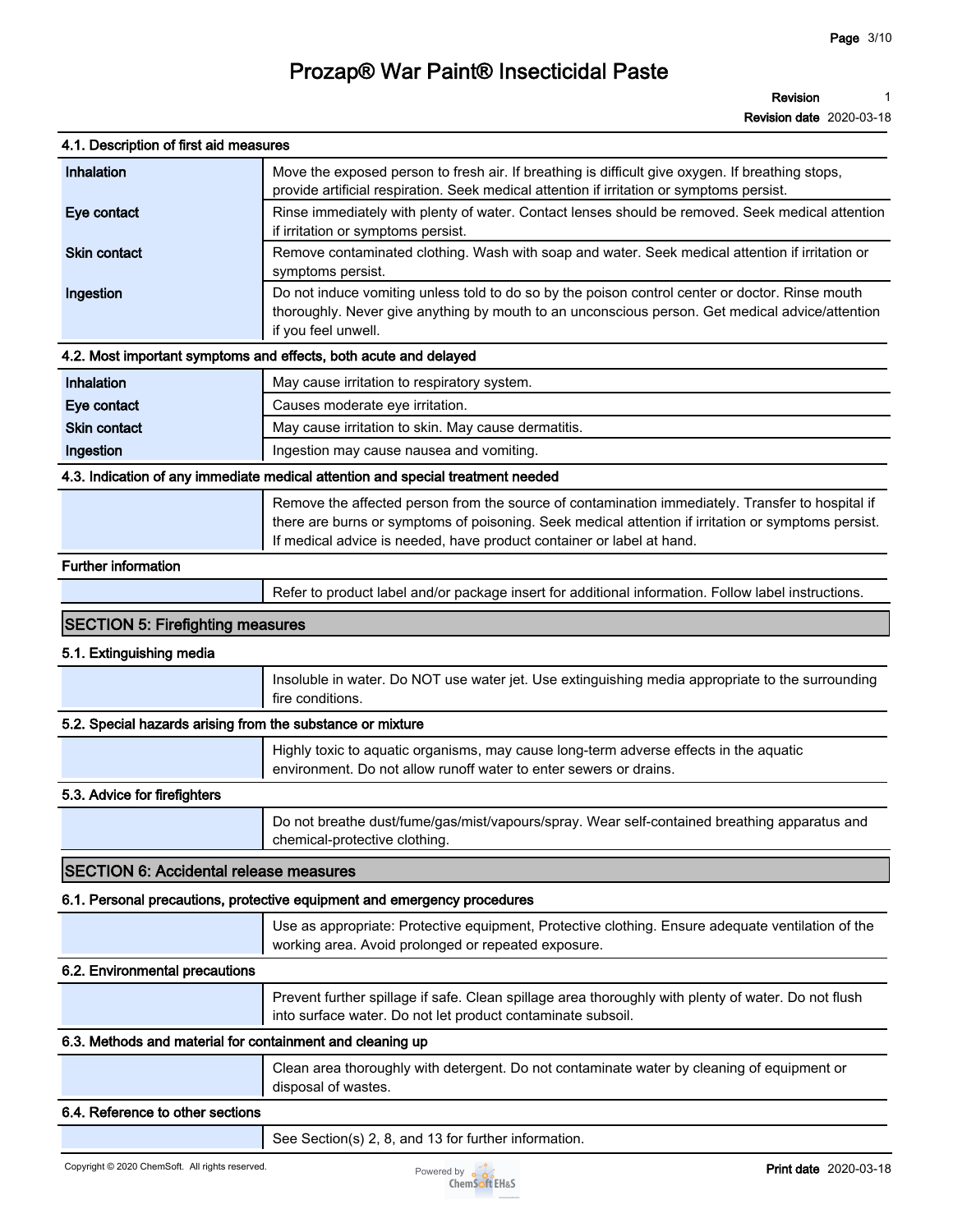**Revision 1**

**Revision date 2020-03-18**

| <b>SECTION 7: Handling and storage</b>                            |                                                                                                                                                                                                                                                                                                                                                                                                                                                         |
|-------------------------------------------------------------------|---------------------------------------------------------------------------------------------------------------------------------------------------------------------------------------------------------------------------------------------------------------------------------------------------------------------------------------------------------------------------------------------------------------------------------------------------------|
| 7.1. Precautions for safe handling                                |                                                                                                                                                                                                                                                                                                                                                                                                                                                         |
|                                                                   | Adopt best Manual Handling considerations when handling, carrying and dispensing. Avoid contact<br>with eyes. Do not eat, drink or smoke in areas where this product is used or stored. Ensure<br>adequate ventilation of the working area. Do not contaminate water by cleaning of equipment or<br>disposal of wastes. Read the entire label and follow all use directions, restrictions, and<br>precautions. Use as appropriate: Protective clothing. |
| 7.2. Conditions for safe storage, including any incompatibilities |                                                                                                                                                                                                                                                                                                                                                                                                                                                         |
|                                                                   | Store in correctly labelled containers. Keep container tightly closed. Do not contaminate water,<br>food, or feed by storage or disposal. Follow label instructions.                                                                                                                                                                                                                                                                                    |
| 7.3. Specific end use(s)                                          |                                                                                                                                                                                                                                                                                                                                                                                                                                                         |
|                                                                   | See Section(s) 1.2 for further information.                                                                                                                                                                                                                                                                                                                                                                                                             |
| <b>Further information</b>                                        |                                                                                                                                                                                                                                                                                                                                                                                                                                                         |
|                                                                   | Refer to product label and/or package insert for additional information. Follow label instructions.                                                                                                                                                                                                                                                                                                                                                     |
| <b>SECTION 8: Exposure controls/personal protection</b>           |                                                                                                                                                                                                                                                                                                                                                                                                                                                         |

### **8.1. Control parameters**

#### **Exposure Limit Values**

| <b>Butylated hydroxytoluene (BHT)</b> | <b>ACGIH TLV TWA:</b> $2 \text{ mg/m}^3$ (IFV) | <b>ACGIH TLV STEL: -</b>   |
|---------------------------------------|------------------------------------------------|----------------------------|
|                                       | Notations: A4                                  | OSHA PEL 8hr TWA ppm: -    |
|                                       | OSHA PEL 8hr TWA mg m3: -                      | <b>Skin Designation: -</b> |
|                                       | NIOSH REL 10hr TWA ppm:                        | NIOSH REL 10hr TWA mg m3:  |
|                                       | NIOSH REL 15 min ST ppm:                       | NIOSH REL 15 min ST mg m3: |
| Polyvinyl chloride resin (PVC)        | <b>ACGIH TLV TWA: 1 mg/m3</b>                  | <b>ACGIH TLV STEL:</b>     |
| -Food Packaging Grade                 |                                                |                            |
|                                       | Notations:                                     | OSHA PEL 8hr TWA ppm:      |
|                                       | <b>OSHA PEL 8hr TWA mg m3:</b> 5 mg/m3         | <b>Skin Designation:</b>   |
|                                       | NIOSH REL 10hr TWA ppm:                        | NIOSH REL 10hr TWA mg m3:  |
|                                       | NIOSH REL 15 min ST ppm:                       | NIOSH REL 15 min ST mg m3: |

#### **8.2. Exposure controls**

| Appropriate engineering<br>controls         | Ensure adequate ventilation of the working area.                                                                                                                                                            |
|---------------------------------------------|-------------------------------------------------------------------------------------------------------------------------------------------------------------------------------------------------------------|
| Individual protection measures              | Use as appropriate: Protective equipment.                                                                                                                                                                   |
| Eye / face protection                       | Use as appropriate: Suitable eye protection.                                                                                                                                                                |
| <b>Skin protection - Hand</b><br>protection | Use as appropriate: Chemical-resistant gloves made of any waterproof material.                                                                                                                              |
| Skin protection - Other                     | Use as appropriate: Protective clothing.                                                                                                                                                                    |
| <b>Respiratory protection</b>               | In case of insufficient ventilation, wear suitable respiratory equipment.                                                                                                                                   |
| Occupational exposure<br>controls           | Exposure above the recommended occupational exposure limit (OEL) may cause adverse health<br>effects. Protect clothing from contact with the product. Provide chemical shower. Provide eye wash<br>station. |

### **Further information**

**Refer to product label for additional PPE requirements and recommendations. Follow label instructions.**

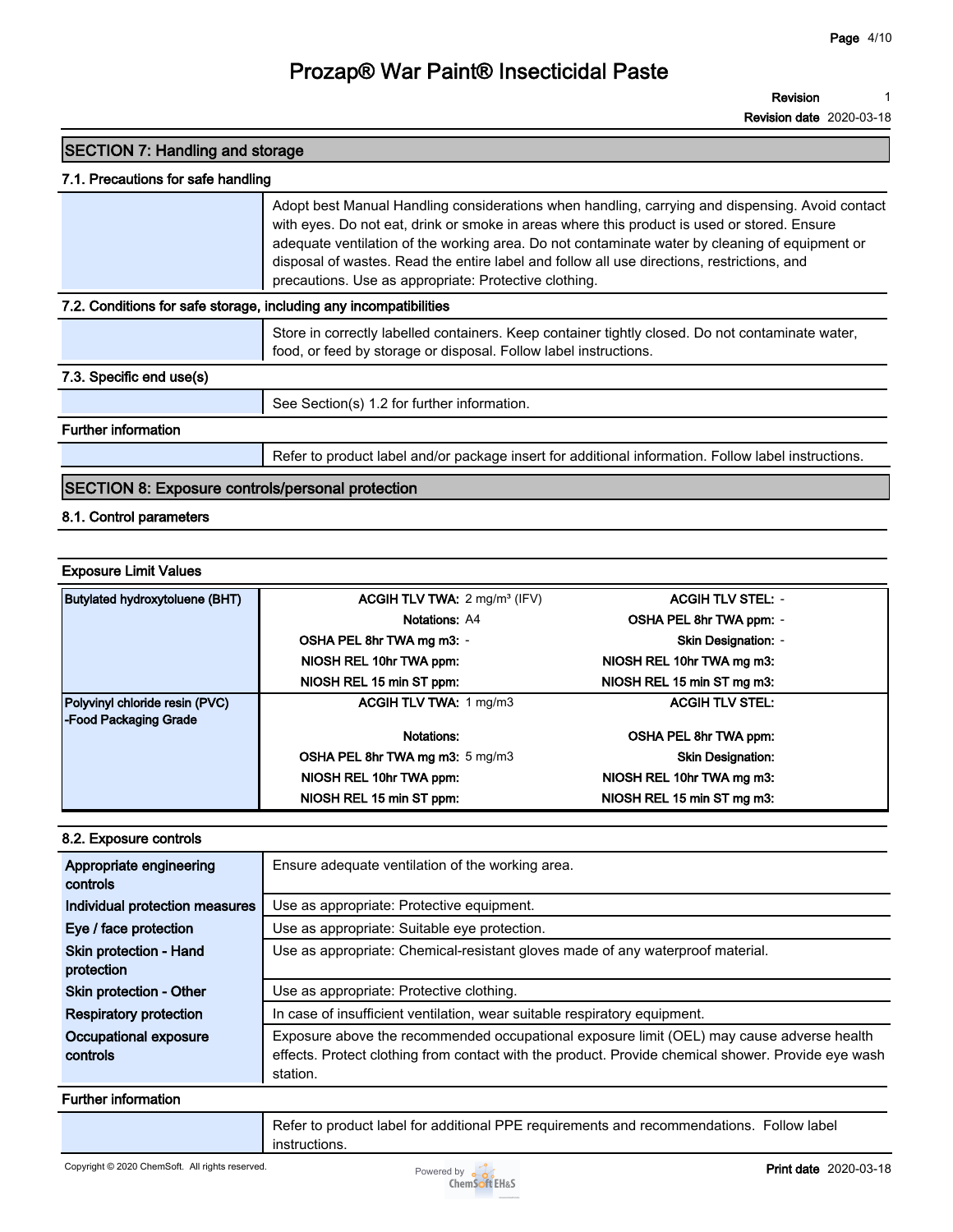**Revision 1**

**Revision date 2020-03-18**

### **SECTION 9: Physical and chemical properties**

### **9.1. Information on basic physical and chemical properties**

|                                                | State   Paste                          |
|------------------------------------------------|----------------------------------------|
|                                                | Color   White                          |
|                                                | <b>Odor</b> Characteristic             |
|                                                | Odor threshold No data available       |
|                                                | pH No data available                   |
|                                                | Melting point   No data available      |
|                                                | Freezing Point No data available       |
|                                                | <b>Boiling point</b> No data available |
|                                                | Flash point $\geq 148.9$ °C            |
|                                                | Evaporation rate   No data available   |
| <b>Flammability limits</b> No data available   |                                        |
|                                                | Vapor pressure   No data available     |
|                                                | Vapor density No data available        |
| Relative density 1.1755                        |                                        |
| <b>Partition coefficient</b> No data available |                                        |
| Autoignition temperature   No data available   |                                        |
|                                                | Viscosity   No data available          |
| <b>Explosive properties</b> Not applicable.    |                                        |
| Oxidizing properties No data available         |                                        |
|                                                | Solubility   Insoluble in water        |

**9.2. Other information**

| VOC (Volatile organic   No data available |  |
|-------------------------------------------|--|
| compounds)                                |  |
| SECTION 10: Stability and reactivity      |  |

**10.1. Reactivity**

|                                              | Stable under normal conditions.                                                                                          |
|----------------------------------------------|--------------------------------------------------------------------------------------------------------------------------|
| 10.2. Chemical stability                     |                                                                                                                          |
|                                              | Stable under normal conditions.                                                                                          |
| 10.3. Possibility of hazardous reactions     |                                                                                                                          |
|                                              | Under the specified conditions, hazardous reactions that lead to excessive temperatures or<br>pressure are not expected. |
| 10.4. Conditions to avoid                    |                                                                                                                          |
|                                              | Do not use or store near heat or open flame.                                                                             |
| 10.5. Incompatible materials                 |                                                                                                                          |
|                                              | No data available.                                                                                                       |
| 10.6. Hazardous decomposition products       |                                                                                                                          |
|                                              | Carbon oxides.                                                                                                           |
| <b>SECTION 11: Toxicological information</b> |                                                                                                                          |
| 11.1. Information on toxicological effects   |                                                                                                                          |

**Acute toxicity Based on available data, the classification criteria are not met. However, this product does contain** 

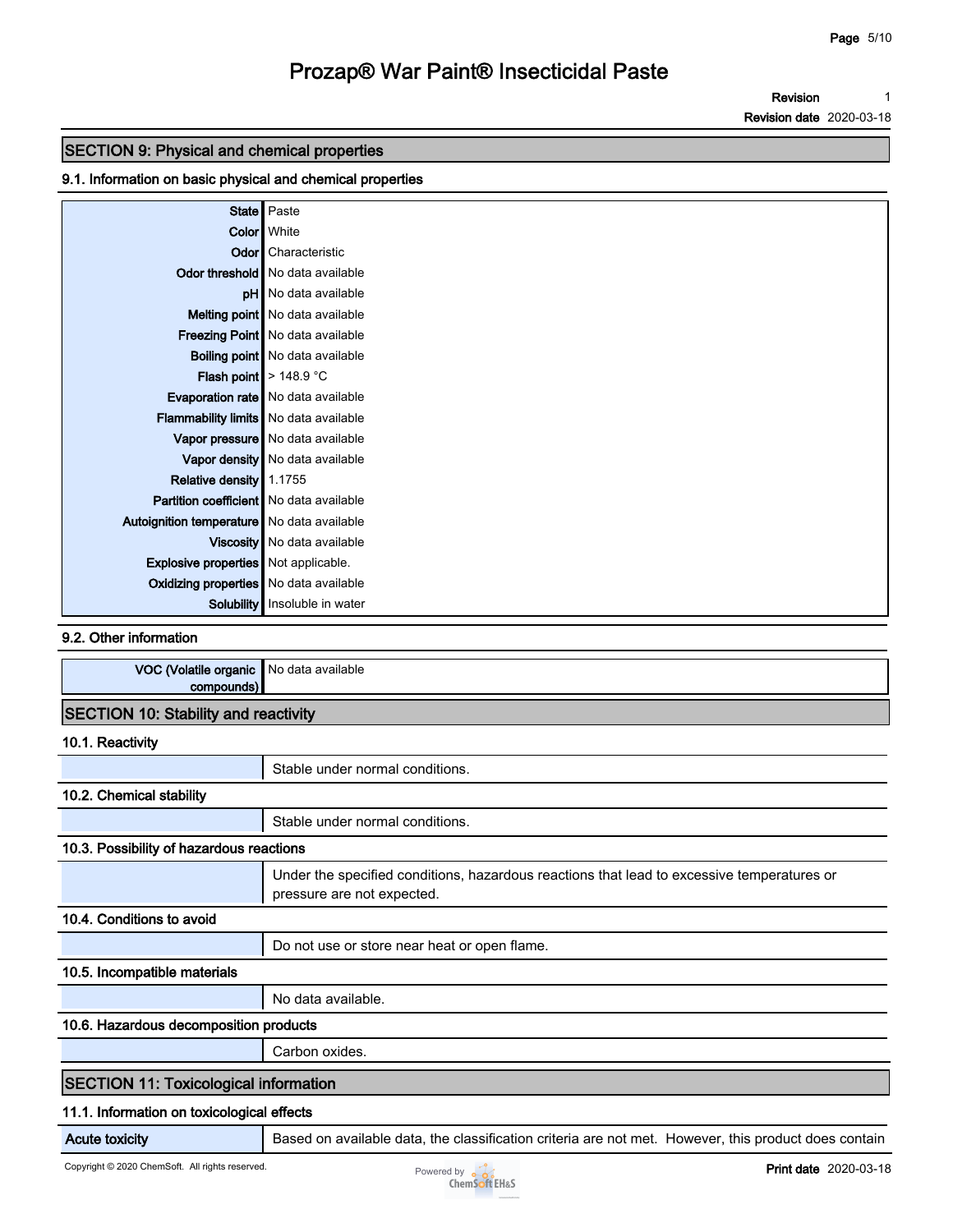**Revision 1**

**Revision date 2020-03-18**

| 11.1. Information on toxicological effects        |                                                                                                                                                                                                                                                                                                                                                                                                                                                                                                                                                                                  |
|---------------------------------------------------|----------------------------------------------------------------------------------------------------------------------------------------------------------------------------------------------------------------------------------------------------------------------------------------------------------------------------------------------------------------------------------------------------------------------------------------------------------------------------------------------------------------------------------------------------------------------------------|
|                                                   | substance(s) that are classified as hazardous. For more information, see Section 3.                                                                                                                                                                                                                                                                                                                                                                                                                                                                                              |
| Skin corrosion/irritation                         | May cause irritation to skin.                                                                                                                                                                                                                                                                                                                                                                                                                                                                                                                                                    |
| Serious eye damage/irritation                     | Causes eye irritation.                                                                                                                                                                                                                                                                                                                                                                                                                                                                                                                                                           |
| Respiratory or skin<br>sensitization              | May cause allergic reactions in susceptible people. May cause sensitization by skin contact.                                                                                                                                                                                                                                                                                                                                                                                                                                                                                     |
| Germ cell mutagenicity                            | No mutagenic effects reported.                                                                                                                                                                                                                                                                                                                                                                                                                                                                                                                                                   |
| Carcinogenicity                                   | Listed by the International Agency for Research on Cancer (IARC) as a group 3 substance:<br>evidence does not support the substance as a human carcinogen, [Polyvinyl chloride, CAS No.<br>9002-86-2], [Butylated hydroxytoluene, CAS No. 128-37-0].<br>No components at >0.01% are listed in the American Conference of Governmental Industrial<br>Hygienists (ACGIH) Guide to Occupational Exposure Values.<br>No components at >0.01% are listed in the National Toxicology Program (NTP) Report on<br>Carcinogens.<br>Not listed in the OSHA standard 1910.1003 Carcinogens. |
| Reproductive toxicity                             | No teratogenic effects reported.                                                                                                                                                                                                                                                                                                                                                                                                                                                                                                                                                 |
| STOT-single exposure                              | No significant effects expected from a single short-term exposure.                                                                                                                                                                                                                                                                                                                                                                                                                                                                                                               |
| STOT-repeated exposure                            | No Significant Hazard.                                                                                                                                                                                                                                                                                                                                                                                                                                                                                                                                                           |
| <b>Aspiration hazard</b><br>Repeated or prolonged | No Significant Hazard.<br>Avoid prolonged or repeated exposure. Exposure above the recommended occupational exposure                                                                                                                                                                                                                                                                                                                                                                                                                                                             |
| exposure                                          | limit (OEL) may cause adverse health effects. Delayed appearance of the complaints and<br>development of hypersensitivity (difficult breathing, coughing, asthma) are possible.                                                                                                                                                                                                                                                                                                                                                                                                  |
| 11.1.2. Mixtures                                  |                                                                                                                                                                                                                                                                                                                                                                                                                                                                                                                                                                                  |
|                                                   | See Section(s) 3 for further information.                                                                                                                                                                                                                                                                                                                                                                                                                                                                                                                                        |
| 11.1.3. Hazard Information                        |                                                                                                                                                                                                                                                                                                                                                                                                                                                                                                                                                                                  |
|                                                   | See Section(s) 2 and 3 for further information.                                                                                                                                                                                                                                                                                                                                                                                                                                                                                                                                  |
| 11.1.4. Toxicological information                 |                                                                                                                                                                                                                                                                                                                                                                                                                                                                                                                                                                                  |
|                                                   | No data available                                                                                                                                                                                                                                                                                                                                                                                                                                                                                                                                                                |
| 11.1.5. Hazard Class                              |                                                                                                                                                                                                                                                                                                                                                                                                                                                                                                                                                                                  |
|                                                   | See Section(s) 2 and 14 for further information.                                                                                                                                                                                                                                                                                                                                                                                                                                                                                                                                 |
| 11.1.6. Classification Criteria                   |                                                                                                                                                                                                                                                                                                                                                                                                                                                                                                                                                                                  |
|                                                   | Based on the Globally Harmonized System (GHS) considerations for the classification of mixtures.<br>See Section 15 for regulatory citations.                                                                                                                                                                                                                                                                                                                                                                                                                                     |
| 11.1.7. Information on likely routes of exposure  |                                                                                                                                                                                                                                                                                                                                                                                                                                                                                                                                                                                  |
|                                                   | Skin contact. Eye contact. Ingestion. Inhalation.                                                                                                                                                                                                                                                                                                                                                                                                                                                                                                                                |
|                                                   | 11.1.8. Symptoms related to the physical, chemical and toxicological characteristics                                                                                                                                                                                                                                                                                                                                                                                                                                                                                             |
|                                                   | See Section(s) 4.2 for further information.                                                                                                                                                                                                                                                                                                                                                                                                                                                                                                                                      |
|                                                   | 11.1.9. Delayed and immediate effects as well as chronic effects from short and long-term exposure                                                                                                                                                                                                                                                                                                                                                                                                                                                                               |
|                                                   | See Section(s) 4.2 for further information.                                                                                                                                                                                                                                                                                                                                                                                                                                                                                                                                      |
| 11.1.10. Interactive effects                      |                                                                                                                                                                                                                                                                                                                                                                                                                                                                                                                                                                                  |
|                                                   | No data available.                                                                                                                                                                                                                                                                                                                                                                                                                                                                                                                                                               |
| 11.1.11. Absence of specific data                 |                                                                                                                                                                                                                                                                                                                                                                                                                                                                                                                                                                                  |
|                                                   |                                                                                                                                                                                                                                                                                                                                                                                                                                                                                                                                                                                  |

**<1% of this mixture consists of ingredients of unknown acute toxicity.**

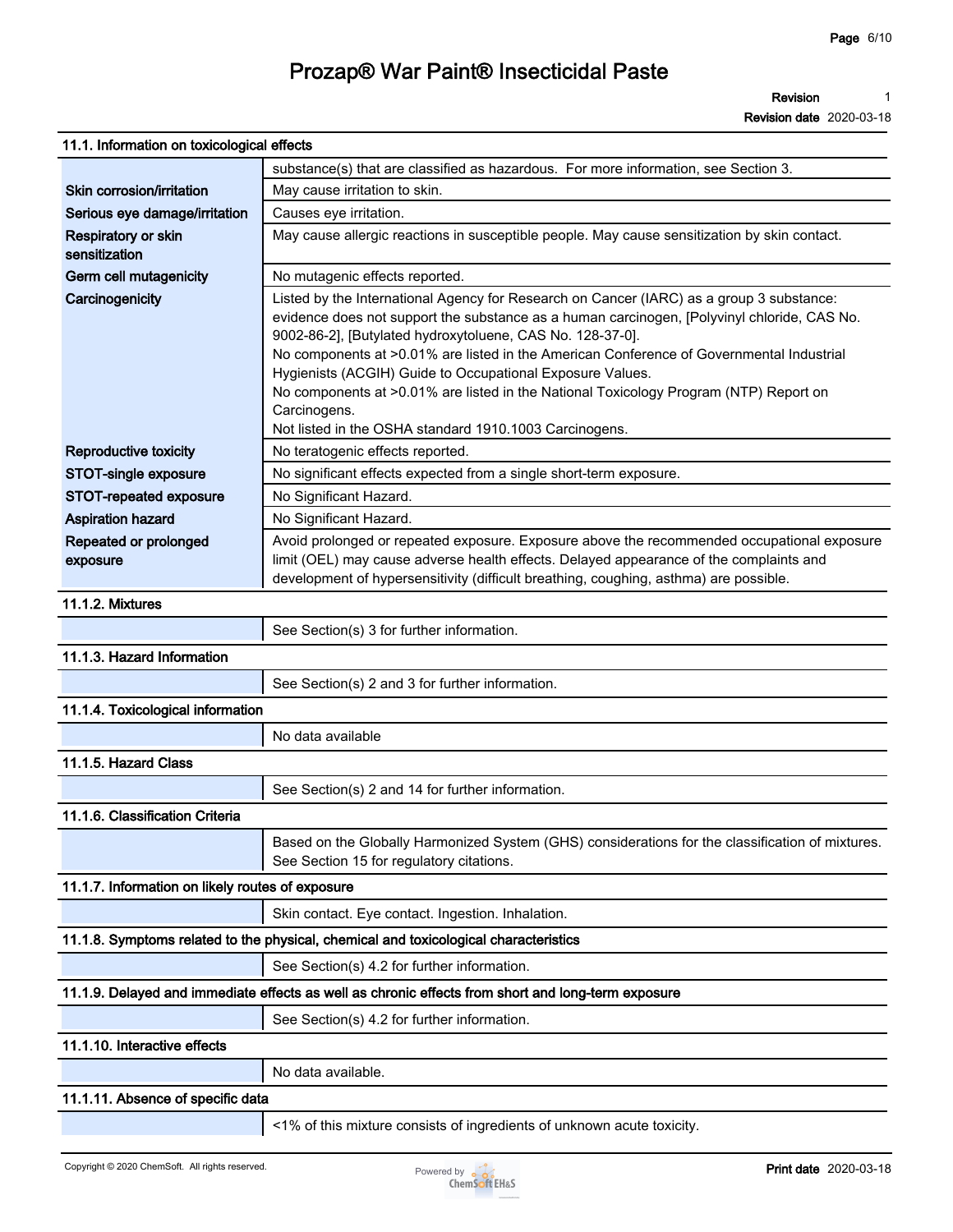**Revision 1**

**Revision date 2020-03-18**

| 11.1.12. Mixture versus substance information<br>See Section(s) 3 for further information.<br>11.1.13. Other information<br>No data available.<br><b>SECTION 12: Ecological information</b><br>12.1. Toxicity<br>No data available<br>12.2. Persistence and degradability<br>No data is available on this product.<br>No data is available on this product.<br><b>Partition coefficient</b><br>Prozap® War Paint® Insecticidal No data available<br>Polyvinyl chloride resin (PVC) 1.46 log P<br>-Food Packaging Grade<br>Paste<br>12.4. Mobility in soil<br>No data is available on this product.<br>12.5. Results of PBT and vPvB assessment<br>No data is available on this product.<br>12.6. Other adverse effects<br>This product is extremely toxic to aquatic organisms, including fish and invertebrates.<br><b>SECTION 13: Disposal considerations</b><br>13.1. Waste treatment methods<br>Do not contaminate water, food, or feed by storage or disposal. Dispose of in compliance with all<br>local and national regulations. Follow label instructions.<br>water. Dispose of in compliance with all local and national regulations.<br>Disposal of packaging<br>Nonrefillable container. Do not reuse or refill this container.<br>If empty: Do not reuse this container. Place in trash or offer for recycling, if available.<br>If partly filled: Call your local solid waste agency for disposal instructions. Never place unused<br>product down any indoor or outdoor drain.<br><b>Further information</b><br>Refer to product label and/or package insert for additional information. Follow label instructions.<br><b>SECTION 14: Transport information</b><br>14.1. UN number<br>The product is not classified as dangerous for carriage.<br>14.2. UN proper shipping name |                                 |                                                                                                    |
|------------------------------------------------------------------------------------------------------------------------------------------------------------------------------------------------------------------------------------------------------------------------------------------------------------------------------------------------------------------------------------------------------------------------------------------------------------------------------------------------------------------------------------------------------------------------------------------------------------------------------------------------------------------------------------------------------------------------------------------------------------------------------------------------------------------------------------------------------------------------------------------------------------------------------------------------------------------------------------------------------------------------------------------------------------------------------------------------------------------------------------------------------------------------------------------------------------------------------------------------------------------------------------------------------------------------------------------------------------------------------------------------------------------------------------------------------------------------------------------------------------------------------------------------------------------------------------------------------------------------------------------------------------------------------------------------------------------------------------------------------------------------------------------------|---------------------------------|----------------------------------------------------------------------------------------------------|
|                                                                                                                                                                                                                                                                                                                                                                                                                                                                                                                                                                                                                                                                                                                                                                                                                                                                                                                                                                                                                                                                                                                                                                                                                                                                                                                                                                                                                                                                                                                                                                                                                                                                                                                                                                                                |                                 |                                                                                                    |
|                                                                                                                                                                                                                                                                                                                                                                                                                                                                                                                                                                                                                                                                                                                                                                                                                                                                                                                                                                                                                                                                                                                                                                                                                                                                                                                                                                                                                                                                                                                                                                                                                                                                                                                                                                                                |                                 |                                                                                                    |
|                                                                                                                                                                                                                                                                                                                                                                                                                                                                                                                                                                                                                                                                                                                                                                                                                                                                                                                                                                                                                                                                                                                                                                                                                                                                                                                                                                                                                                                                                                                                                                                                                                                                                                                                                                                                |                                 |                                                                                                    |
|                                                                                                                                                                                                                                                                                                                                                                                                                                                                                                                                                                                                                                                                                                                                                                                                                                                                                                                                                                                                                                                                                                                                                                                                                                                                                                                                                                                                                                                                                                                                                                                                                                                                                                                                                                                                |                                 |                                                                                                    |
|                                                                                                                                                                                                                                                                                                                                                                                                                                                                                                                                                                                                                                                                                                                                                                                                                                                                                                                                                                                                                                                                                                                                                                                                                                                                                                                                                                                                                                                                                                                                                                                                                                                                                                                                                                                                |                                 |                                                                                                    |
|                                                                                                                                                                                                                                                                                                                                                                                                                                                                                                                                                                                                                                                                                                                                                                                                                                                                                                                                                                                                                                                                                                                                                                                                                                                                                                                                                                                                                                                                                                                                                                                                                                                                                                                                                                                                |                                 |                                                                                                    |
|                                                                                                                                                                                                                                                                                                                                                                                                                                                                                                                                                                                                                                                                                                                                                                                                                                                                                                                                                                                                                                                                                                                                                                                                                                                                                                                                                                                                                                                                                                                                                                                                                                                                                                                                                                                                |                                 |                                                                                                    |
|                                                                                                                                                                                                                                                                                                                                                                                                                                                                                                                                                                                                                                                                                                                                                                                                                                                                                                                                                                                                                                                                                                                                                                                                                                                                                                                                                                                                                                                                                                                                                                                                                                                                                                                                                                                                |                                 |                                                                                                    |
|                                                                                                                                                                                                                                                                                                                                                                                                                                                                                                                                                                                                                                                                                                                                                                                                                                                                                                                                                                                                                                                                                                                                                                                                                                                                                                                                                                                                                                                                                                                                                                                                                                                                                                                                                                                                |                                 |                                                                                                    |
|                                                                                                                                                                                                                                                                                                                                                                                                                                                                                                                                                                                                                                                                                                                                                                                                                                                                                                                                                                                                                                                                                                                                                                                                                                                                                                                                                                                                                                                                                                                                                                                                                                                                                                                                                                                                | 12.3. Bioaccumulative potential |                                                                                                    |
|                                                                                                                                                                                                                                                                                                                                                                                                                                                                                                                                                                                                                                                                                                                                                                                                                                                                                                                                                                                                                                                                                                                                                                                                                                                                                                                                                                                                                                                                                                                                                                                                                                                                                                                                                                                                |                                 |                                                                                                    |
|                                                                                                                                                                                                                                                                                                                                                                                                                                                                                                                                                                                                                                                                                                                                                                                                                                                                                                                                                                                                                                                                                                                                                                                                                                                                                                                                                                                                                                                                                                                                                                                                                                                                                                                                                                                                |                                 |                                                                                                    |
|                                                                                                                                                                                                                                                                                                                                                                                                                                                                                                                                                                                                                                                                                                                                                                                                                                                                                                                                                                                                                                                                                                                                                                                                                                                                                                                                                                                                                                                                                                                                                                                                                                                                                                                                                                                                |                                 |                                                                                                    |
|                                                                                                                                                                                                                                                                                                                                                                                                                                                                                                                                                                                                                                                                                                                                                                                                                                                                                                                                                                                                                                                                                                                                                                                                                                                                                                                                                                                                                                                                                                                                                                                                                                                                                                                                                                                                |                                 |                                                                                                    |
|                                                                                                                                                                                                                                                                                                                                                                                                                                                                                                                                                                                                                                                                                                                                                                                                                                                                                                                                                                                                                                                                                                                                                                                                                                                                                                                                                                                                                                                                                                                                                                                                                                                                                                                                                                                                |                                 |                                                                                                    |
|                                                                                                                                                                                                                                                                                                                                                                                                                                                                                                                                                                                                                                                                                                                                                                                                                                                                                                                                                                                                                                                                                                                                                                                                                                                                                                                                                                                                                                                                                                                                                                                                                                                                                                                                                                                                |                                 |                                                                                                    |
|                                                                                                                                                                                                                                                                                                                                                                                                                                                                                                                                                                                                                                                                                                                                                                                                                                                                                                                                                                                                                                                                                                                                                                                                                                                                                                                                                                                                                                                                                                                                                                                                                                                                                                                                                                                                |                                 |                                                                                                    |
|                                                                                                                                                                                                                                                                                                                                                                                                                                                                                                                                                                                                                                                                                                                                                                                                                                                                                                                                                                                                                                                                                                                                                                                                                                                                                                                                                                                                                                                                                                                                                                                                                                                                                                                                                                                                |                                 |                                                                                                    |
|                                                                                                                                                                                                                                                                                                                                                                                                                                                                                                                                                                                                                                                                                                                                                                                                                                                                                                                                                                                                                                                                                                                                                                                                                                                                                                                                                                                                                                                                                                                                                                                                                                                                                                                                                                                                |                                 |                                                                                                    |
|                                                                                                                                                                                                                                                                                                                                                                                                                                                                                                                                                                                                                                                                                                                                                                                                                                                                                                                                                                                                                                                                                                                                                                                                                                                                                                                                                                                                                                                                                                                                                                                                                                                                                                                                                                                                |                                 |                                                                                                    |
|                                                                                                                                                                                                                                                                                                                                                                                                                                                                                                                                                                                                                                                                                                                                                                                                                                                                                                                                                                                                                                                                                                                                                                                                                                                                                                                                                                                                                                                                                                                                                                                                                                                                                                                                                                                                |                                 |                                                                                                    |
|                                                                                                                                                                                                                                                                                                                                                                                                                                                                                                                                                                                                                                                                                                                                                                                                                                                                                                                                                                                                                                                                                                                                                                                                                                                                                                                                                                                                                                                                                                                                                                                                                                                                                                                                                                                                |                                 |                                                                                                    |
|                                                                                                                                                                                                                                                                                                                                                                                                                                                                                                                                                                                                                                                                                                                                                                                                                                                                                                                                                                                                                                                                                                                                                                                                                                                                                                                                                                                                                                                                                                                                                                                                                                                                                                                                                                                                |                                 |                                                                                                    |
|                                                                                                                                                                                                                                                                                                                                                                                                                                                                                                                                                                                                                                                                                                                                                                                                                                                                                                                                                                                                                                                                                                                                                                                                                                                                                                                                                                                                                                                                                                                                                                                                                                                                                                                                                                                                | <b>Disposal methods</b>         |                                                                                                    |
|                                                                                                                                                                                                                                                                                                                                                                                                                                                                                                                                                                                                                                                                                                                                                                                                                                                                                                                                                                                                                                                                                                                                                                                                                                                                                                                                                                                                                                                                                                                                                                                                                                                                                                                                                                                                |                                 | Do not contaminate water by cleaning of equipment or disposal of wastes. Do not flush into surface |
|                                                                                                                                                                                                                                                                                                                                                                                                                                                                                                                                                                                                                                                                                                                                                                                                                                                                                                                                                                                                                                                                                                                                                                                                                                                                                                                                                                                                                                                                                                                                                                                                                                                                                                                                                                                                |                                 |                                                                                                    |
|                                                                                                                                                                                                                                                                                                                                                                                                                                                                                                                                                                                                                                                                                                                                                                                                                                                                                                                                                                                                                                                                                                                                                                                                                                                                                                                                                                                                                                                                                                                                                                                                                                                                                                                                                                                                |                                 |                                                                                                    |
|                                                                                                                                                                                                                                                                                                                                                                                                                                                                                                                                                                                                                                                                                                                                                                                                                                                                                                                                                                                                                                                                                                                                                                                                                                                                                                                                                                                                                                                                                                                                                                                                                                                                                                                                                                                                |                                 |                                                                                                    |
|                                                                                                                                                                                                                                                                                                                                                                                                                                                                                                                                                                                                                                                                                                                                                                                                                                                                                                                                                                                                                                                                                                                                                                                                                                                                                                                                                                                                                                                                                                                                                                                                                                                                                                                                                                                                |                                 |                                                                                                    |
|                                                                                                                                                                                                                                                                                                                                                                                                                                                                                                                                                                                                                                                                                                                                                                                                                                                                                                                                                                                                                                                                                                                                                                                                                                                                                                                                                                                                                                                                                                                                                                                                                                                                                                                                                                                                |                                 |                                                                                                    |
|                                                                                                                                                                                                                                                                                                                                                                                                                                                                                                                                                                                                                                                                                                                                                                                                                                                                                                                                                                                                                                                                                                                                                                                                                                                                                                                                                                                                                                                                                                                                                                                                                                                                                                                                                                                                |                                 |                                                                                                    |
|                                                                                                                                                                                                                                                                                                                                                                                                                                                                                                                                                                                                                                                                                                                                                                                                                                                                                                                                                                                                                                                                                                                                                                                                                                                                                                                                                                                                                                                                                                                                                                                                                                                                                                                                                                                                |                                 |                                                                                                    |
|                                                                                                                                                                                                                                                                                                                                                                                                                                                                                                                                                                                                                                                                                                                                                                                                                                                                                                                                                                                                                                                                                                                                                                                                                                                                                                                                                                                                                                                                                                                                                                                                                                                                                                                                                                                                |                                 |                                                                                                    |

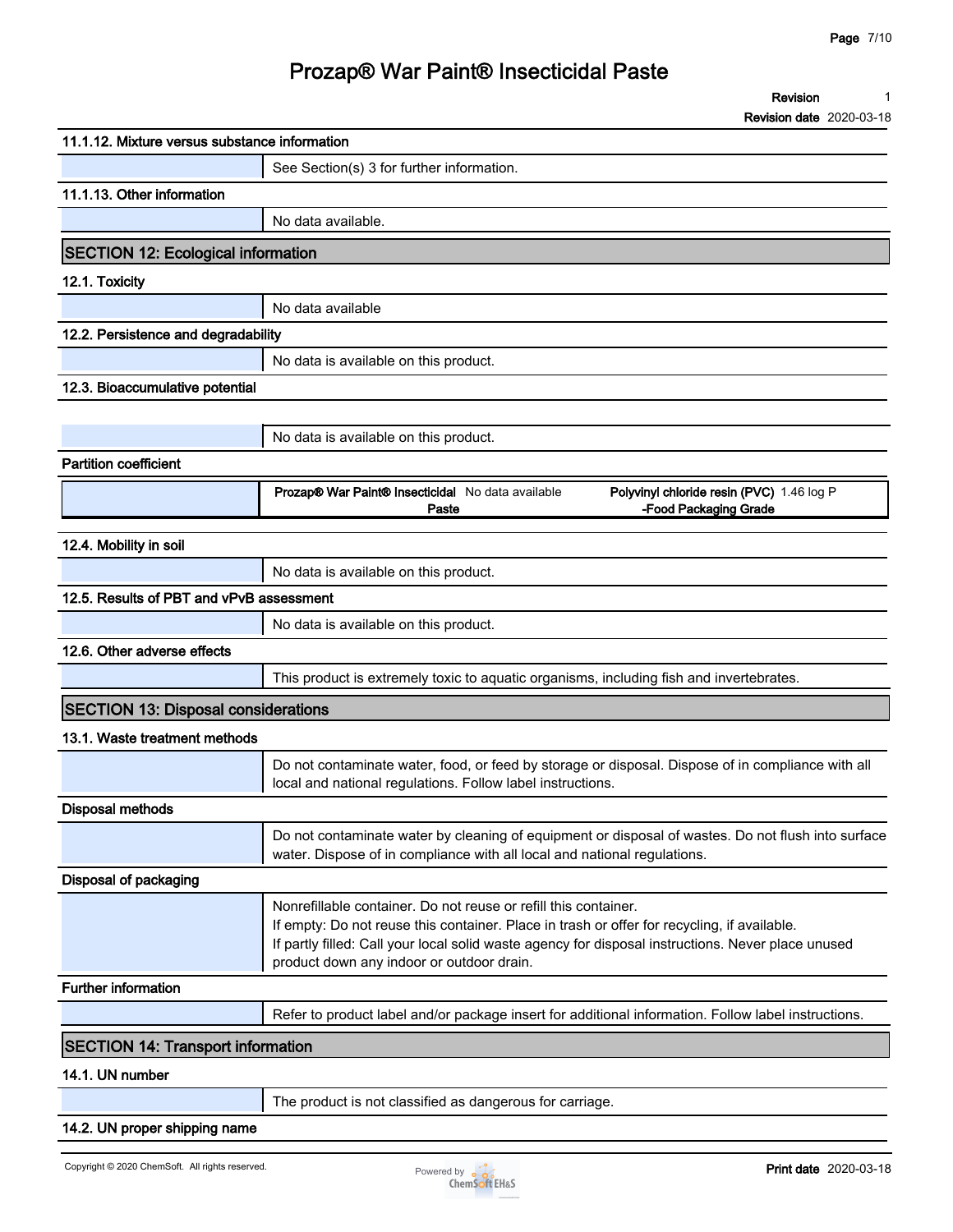**Revision 1**

**Revision date 2020-03-18**

| 14.2. UN proper shipping name                                                  |                                                          |  |  |
|--------------------------------------------------------------------------------|----------------------------------------------------------|--|--|
|                                                                                | The product is not classified as dangerous for carriage. |  |  |
| 14.3. Transport hazard class(es)                                               |                                                          |  |  |
|                                                                                | The product is not classified as dangerous for carriage. |  |  |
| 14.4. Packing group                                                            |                                                          |  |  |
|                                                                                | The product is not classified as dangerous for carriage. |  |  |
| 14.5. Environmental hazards                                                    |                                                          |  |  |
|                                                                                | The product is not classified as dangerous for carriage. |  |  |
| 14.6. Special precautions for user                                             |                                                          |  |  |
|                                                                                | The product is not classified as dangerous for carriage. |  |  |
| 14.7. Transport in bulk according to Annex II of MARPOL 73/78 and the IBC Code |                                                          |  |  |
|                                                                                | The product is not classified as dangerous for carriage. |  |  |

### **SECTION 15: Regulatory information**

#### **15.1. Safety, health and environmental regulations/legislation specific for the substance or mixture**

| Regulations               | Hazard Communication Standard: 29 Code of Federal Regulations 1910.1200: Occupational<br>Safety and Health Standards: Z: Toxic and Hazardous Substances: Hazard Communication.                                                                                       |
|---------------------------|----------------------------------------------------------------------------------------------------------------------------------------------------------------------------------------------------------------------------------------------------------------------|
| Chemical                  | Toxic Substances Control Act (TSCA): All ingredients listed or exempt.                                                                                                                                                                                               |
| Inventories/Right-to-Know | Massachusetts Right-to-Know Hazardous Substance List: Piperonyl butoxide, Permethrin.                                                                                                                                                                                |
| Lists:                    | New Jersey Worker and Community Right to Know Act: Polyvinyl chloride (PVC), Piperonyl                                                                                                                                                                               |
|                           | butoxide, Permethrin.                                                                                                                                                                                                                                                |
|                           | Pennsylvania Right to Know Law: This material contains no reportable components.                                                                                                                                                                                     |
|                           | Rhode Island Right-to-Know General Law: This material contains no reportable components.                                                                                                                                                                             |
|                           | **California residents please note**.<br>WARNING: This product can expose you to chemicals, including Polyvinyl chloride, CAS No.<br>9002-86-2, which is/are known to the State of California to cause cancer. For more information go<br>to www.P65Warnings.ca.gov. |

#### **Inventories**

| Ingredient                                                                       | TSCA | MA | SARA313 | CALPROP65 | <b>CWA307</b> | <b>CAA112</b> | <b>CWA311</b> | <b>SARA302</b> | SARA304 |
|----------------------------------------------------------------------------------|------|----|---------|-----------|---------------|---------------|---------------|----------------|---------|
| Polyvinyl chloride resin (PVC)-Food                                              |      | N  |         |           |               | N             | N             |                | N       |
| Packaging Grade (Ethene, chloro-,                                                |      |    |         |           |               |               |               |                |         |
| homopolymer)                                                                     |      |    |         |           |               |               |               |                |         |
| Permethrin (ISO)                                                                 | N    |    | $Y$ 1.0 |           |               | N             | N             |                | N       |
| Butylated hydroxytoluene (BHT) (Phenol,<br>2,6-bis(1,1-dimethylethyl)-4-methyl-) |      | N  |         |           |               | N             | N             |                | N       |

#### **Further information**

| <b>FIFRA Signal Word</b> | This chemical is a pesticide product registered by the United States Environmental Protection<br>Agency and is subject to certain labeling requirements under federal pesticide law. These<br>requirements differ from the classification criteria and hazard information required for safety data<br>sheets (SDS), and for workplace labels of non-pesticide chemicals. The hazard information<br>required on the pesticide label is reproduced below. The pesticide label also includes other<br>important information, including directions for use.<br>CAUTION. |
|--------------------------|---------------------------------------------------------------------------------------------------------------------------------------------------------------------------------------------------------------------------------------------------------------------------------------------------------------------------------------------------------------------------------------------------------------------------------------------------------------------------------------------------------------------------------------------------------------------|
| <b>FIFRA Warning</b>     | Keep out of reach of children.<br>Hazards to humans and domestic animals.<br>Harmful if swallowed or absorbed through the skin. Avoid contact with eyes, skin, or clothing. Avoid                                                                                                                                                                                                                                                                                                                                                                                   |

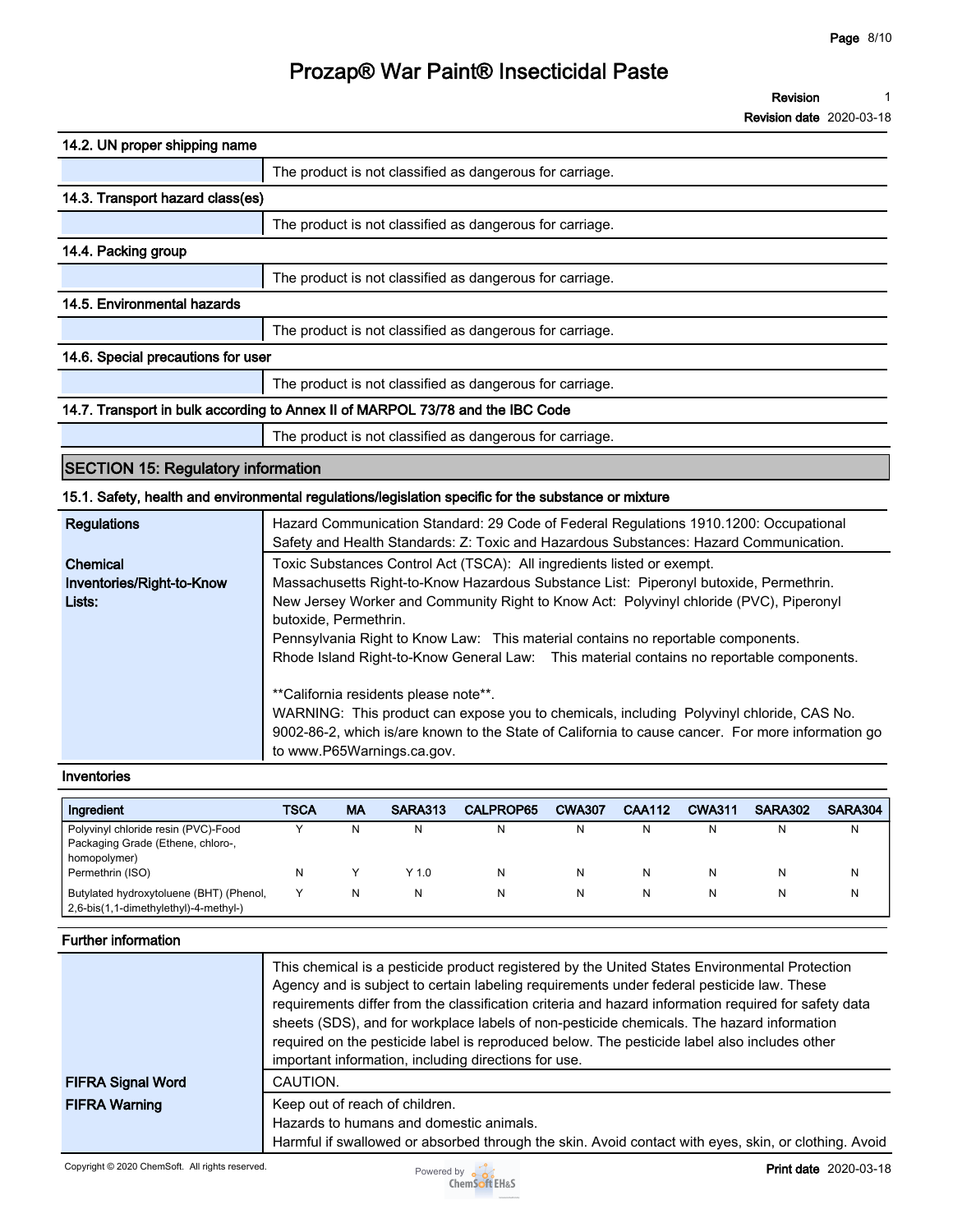**Revision 1**

**Revision date 2020-03-18**

|                                      | contamination of food or feedstuffs. Do not contaminate food or feed products by direct contact |  |  |  |
|--------------------------------------|-------------------------------------------------------------------------------------------------|--|--|--|
|                                      | with pesticide. Wash hands thoroughly with soap and water after handling and before eating,     |  |  |  |
|                                      | drinking, chewing gum, using tobacco, or using the toilet.                                      |  |  |  |
| <b>SECTION 16: Other information</b> |                                                                                                 |  |  |  |
|                                      |                                                                                                 |  |  |  |
| Other information                    |                                                                                                 |  |  |  |
| <b>Revision</b>                      | This document differs from the previous version in the following areas:.                        |  |  |  |
|                                      | 1 - Manufactured By:.                                                                           |  |  |  |
|                                      | 1 - Registration No.                                                                            |  |  |  |
|                                      | 2 - Other hazards.                                                                              |  |  |  |
|                                      | 3 - Description.                                                                                |  |  |  |
|                                      | 4 - Inhalation.                                                                                 |  |  |  |
|                                      | 4 - Further information.                                                                        |  |  |  |
|                                      | 5 - 5.1. Extinguishing media.                                                                   |  |  |  |
|                                      | 5 - 5.3. Advice for firefighters.                                                               |  |  |  |
|                                      | 6 - 6.3. Methods and material for containment and cleaning up.                                  |  |  |  |
|                                      | 7 - Further information.                                                                        |  |  |  |
|                                      | 11 - Respiratory or skin sensitization.                                                         |  |  |  |
|                                      | 11 - Repeated or prolonged exposure.                                                            |  |  |  |
|                                      | 11 - Carcinogenicity.                                                                           |  |  |  |
|                                      | 11 - STOT-single exposure.                                                                      |  |  |  |
|                                      | 11 - 11.1.7. Information on likely routes of exposure.                                          |  |  |  |
|                                      | 11 - 11.1.13. Other information.                                                                |  |  |  |
|                                      | 12 - 12.6. Other adverse effects.                                                               |  |  |  |
|                                      | 13 - 13.1. Waste treatment methods.                                                             |  |  |  |
|                                      | 13 - Further information.                                                                       |  |  |  |
|                                      | 14 - DOT.                                                                                       |  |  |  |
|                                      | 14 - IMDG.                                                                                      |  |  |  |
|                                      | 14 - IATA.                                                                                      |  |  |  |
|                                      | 15 - FIFRA Warning.                                                                             |  |  |  |
|                                      | 15 - Chemical Inventories/Right-to-Know Lists:.                                                 |  |  |  |
| Acronyms                             | ADR/RID: European Agreements Concerning the International Carriage of Dangerous Goods by        |  |  |  |
|                                      | Rail (RID) and by Road (ADR).                                                                   |  |  |  |
|                                      | CAS No.: Chemical Abstracts Service.                                                            |  |  |  |
|                                      | GHS: Globally Harmonized System.                                                                |  |  |  |
|                                      | HCS 2012: Hazard Communication Standard (2012 revision).                                        |  |  |  |
|                                      | IATA: International Air Transport Association.                                                  |  |  |  |
|                                      | ICAO: International Civil Aviation Organization.                                                |  |  |  |
|                                      | IMDG: International Maritime Dangerous Goods.                                                   |  |  |  |
|                                      | LD: Lethal dose.                                                                                |  |  |  |
|                                      | OEL: Occupational exposure limit.                                                               |  |  |  |
|                                      | OSHA: U.S. Occupational Safety and Health Administration.                                       |  |  |  |
|                                      | PEL: Permissible Exposure Limit.                                                                |  |  |  |
|                                      | REACH: Registration, Evaluation, Authorization, and Restriction of Chemicals.                   |  |  |  |
|                                      | SVHC: Substance of very high concern.                                                           |  |  |  |
|                                      | US DOT: United States Department of Transportation.                                             |  |  |  |
|                                      | VOC: Volatile Organic Compound.                                                                 |  |  |  |
|                                      | WEL: Workplace Exposure Limit.                                                                  |  |  |  |
| <b>Text of Hazard Statements in</b>  | Eye Irrit. 2B: H320 - Causes eye irritation.                                                    |  |  |  |
|                                      |                                                                                                 |  |  |  |
| Section 3                            | Acute Tox. 3: H311 - Toxic in contact with skin.                                                |  |  |  |

**Further information**



**Aquatic Chronic 1: H410 - Very toxic to aquatic life with long lasting effects.**

**Eye Irrit. 2B: H320 - Causes eye irritation. Acute Tox. 3: H311 - Toxic in contact with skin. Aquatic Acute 1: H400 - Very toxic to aquatic life.**